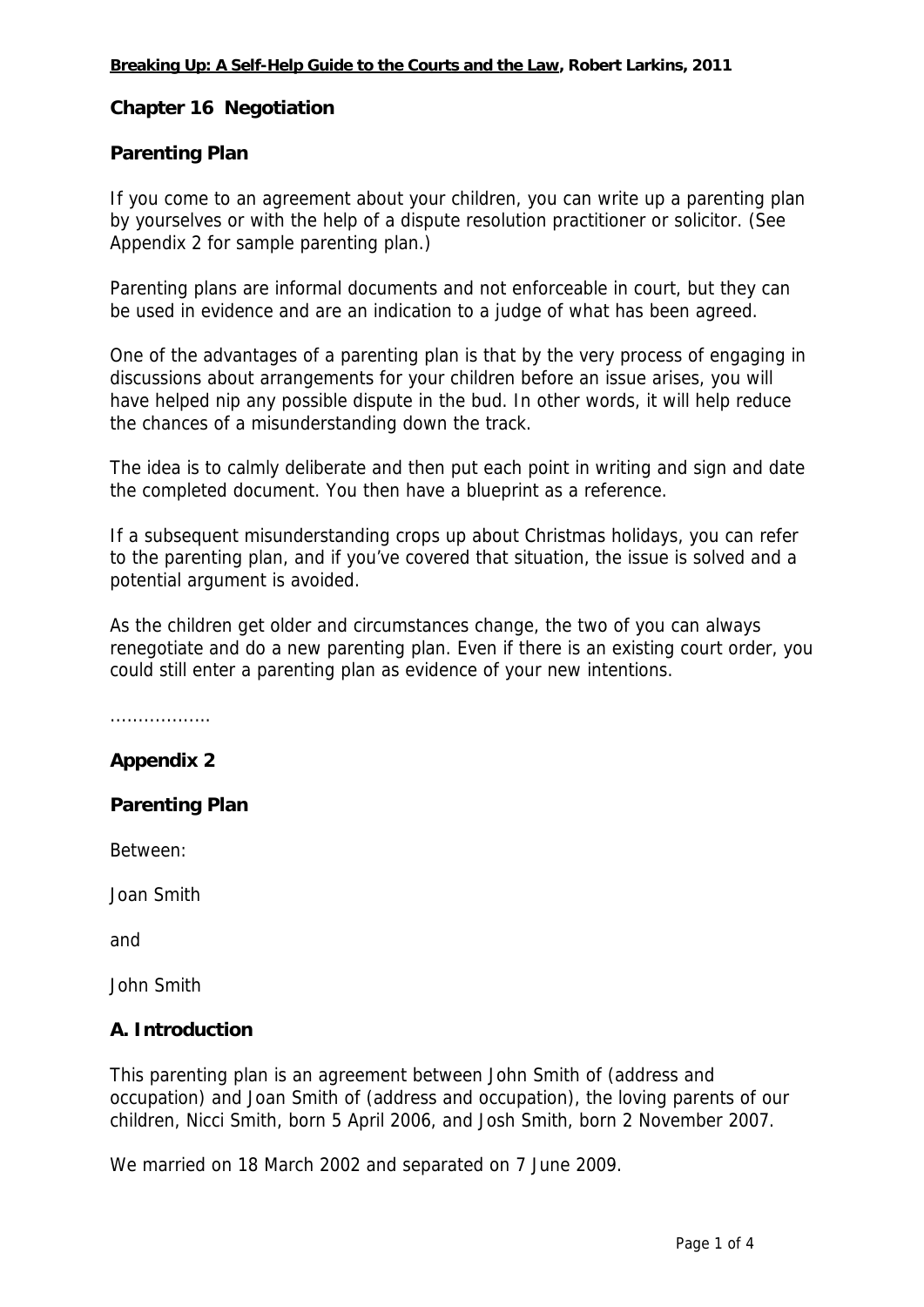#### **Breaking Up: A Self-Help Guide to the Courts and the Law, Robert Larkins, 2011**

We continue to respect each other as parents and believe that this plan will help us work together for the best interests of Nicci and Josh.

We accept that as we are Nicci and Josh's parents, neither of us will refer to anybody else as our children's mother or father and we will both discourage the children from calling anyone else their 'mum' or their 'dad' or other such term.

# **B. Joint Parental Responsibility**

We agree to work together and discuss matters so that we can make joint decisions in respect of all issues that affect the long-term welfare of Nicci and Josh. Such issues include:

- a) education
- b) health
- c) religion (as non-believers, we agree that at this stage, no religious observance or instruction is required for either child)
- d) name change of the children proposed by either of us
- e) alteration in living arrangements that will make it more difficult for one or other of us to spend time with the children.

# **C. Living Arrangements**

- 1. Nicci and Josh will live with John.
- 2. Nicci and Josh will spend time with Joan as arranged between us.
- 3. We are both free to telephone the children at all reasonable times.
- 4. If for some reason we can't agree on the times Nicci and Josh will spend with Joan, then the following arrangements will apply upon one of us giving 14 days' notice to the other:
	- a) Every alternate week from after school Friday until the beginning of school Wednesday.
	- b) Every Monday night from after school till 8.30 p.m.
	- c) For one week in each of the school-term holidays at times agreed or, failing agreement, the first week.
	- d) For all of the Easter holidays commencing 2012 and alternate Easters thereafter.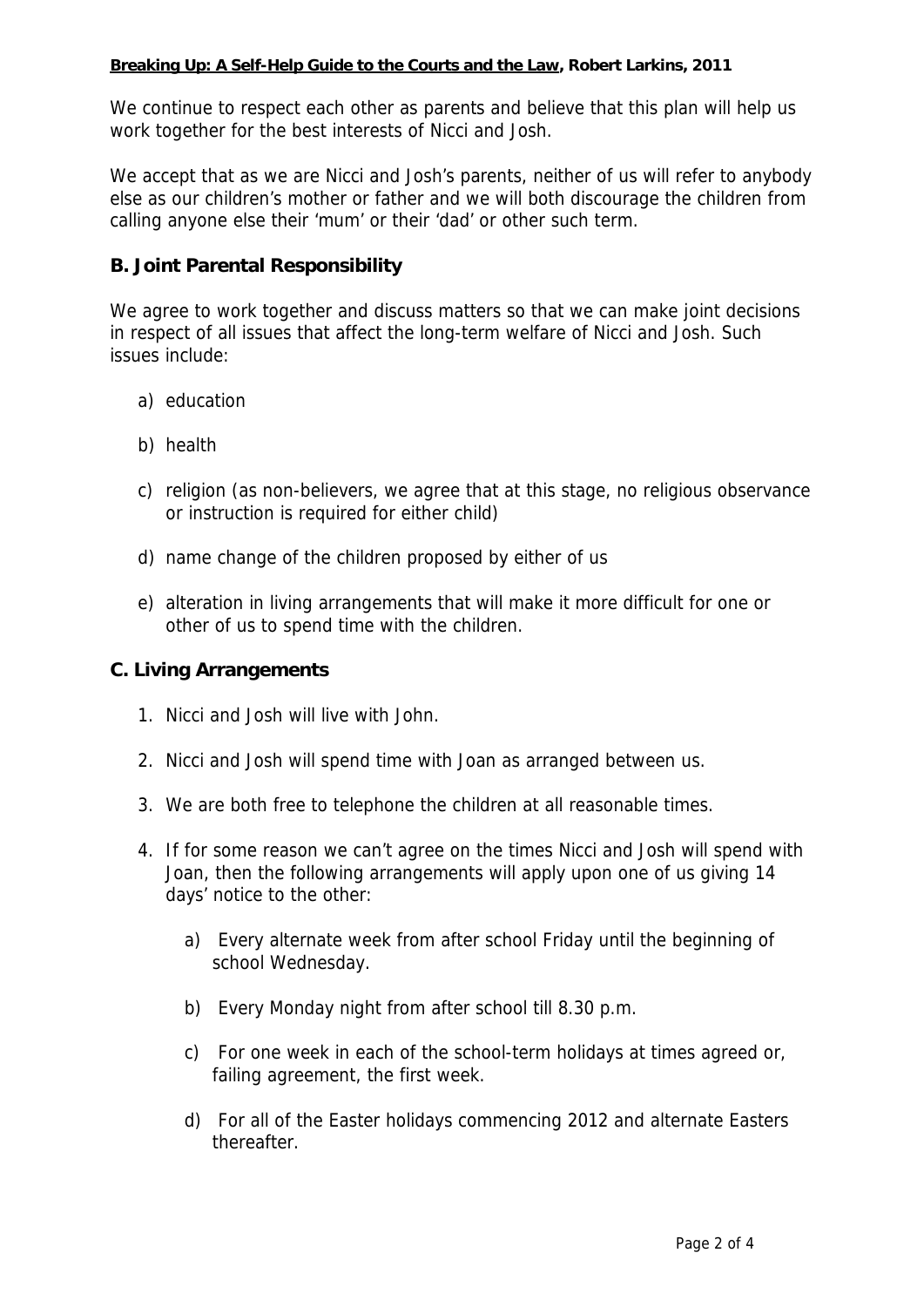- e) Christmas Eve from 11 a.m. to Christmas Day until 11 a.m. on alternate years, the first year being with Joan.
- f) Christmas Day from 11 a.m. to Boxing Day until 11 a.m. on alternate years, the first year being with John.
- g) For half the school summer vacation as agreed or, failing agreement, the second half.
- h) On the children's birthdays, when they fall on a school day and the children are not already with Joan, from after school until 6 p.m. and on weekends when they are not already with Joan, from 5 p.m. until 8.30 pm.
- i) On Mother's Day weekend, when the children are not already with Joan, from 5 p.m. Saturday until 5 p.m. Sunday.
- j) On Father's Day weekend, when the children are with Joan, she will return them to be with John from 5 p.m. Saturday until 5 p.m. Sunday.
- k) Such other times that we agree.
- 5. Changeover arrangements when not at school are as follows:
	- a) Joan will collect the children from John's at the start of her time.
	- b) John will collect the children from Joan's at the completion of her time.

### **D. Education**

- 1. We agree on state education for both children.
- 2. We will encourage the children to pursue their own interests and vocations but both of us are committed to supporting them through tertiary education if the children so choose.
- 3. We will keep each other informed about our children's progress through school and exchange school reports and other relevant material.
- 4. We are both free to attended parent-teacher interviews, school plays, sporting events and school social functions.
- 5. We will both assist our children with their homework by ensuring that they have a place and a time in which to complete their studies.

# **E. Child Support**

Child support is dealt with in a separate child support agreement.